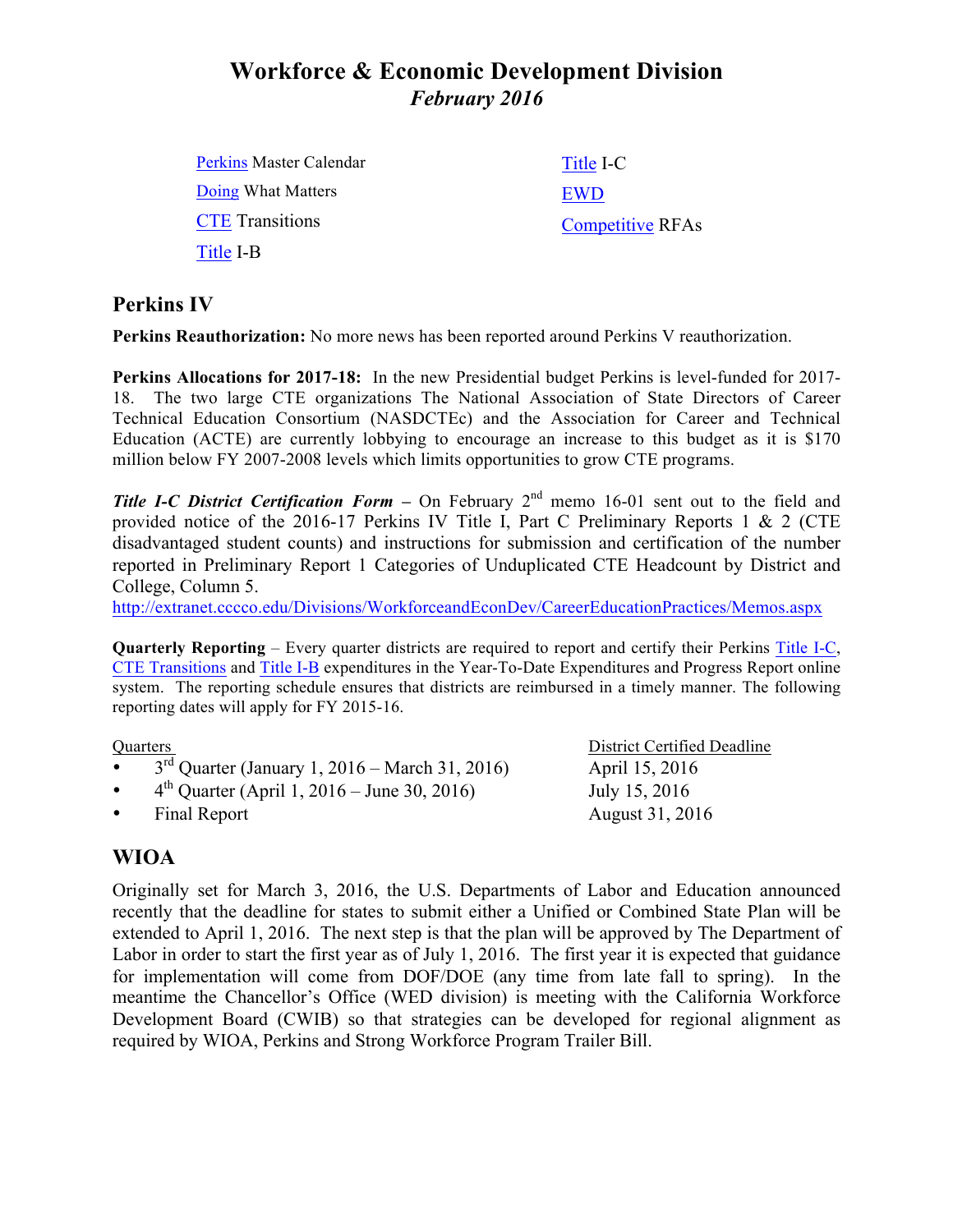## **Strong Workforce Program Trailer Bill**

The trailer bill for a Strong Workforce Program has been developed and talks about why the program was established, general guiding principles, and implementing policies and guidance for the funding. It also discusses required regional 4-year plans, renewal of those plan etc. etc. However at this point since the initial plan timeframe is not meeting the timeframes of WIOA which is strategically connected; it is the expectation that parts of the trailer bill regarding timelines will be amended before approval of this budget.

#### *The Strong Workforce Program is established to:*

- Expand the availability of quality community college career technical education and workforce development courses programs, pathways, credentials, certificates and degrees;
- Coordination and alignment with other workforce training, education and employment services (specifically in a manner that complies with WIOA and expands upon existing CTE Consortia infrastructure); and
- Avoid duplication of effort by alignment and expansion of existing workforce and educational regional structures (within WIOA, Adult Education Block Grants, and K-12 CTE Programs).

## *The Strong Workforce Program shall follow these guiding principles:*

- Community college districts shall ensure community college career technical education and workforce development courses, credentials, certificates, degrees, programs, and pathway offerings are responsive to the needs of employers, workers, civic leaders, and students;
- Community college districts shall collaborate with other public institutions, including, but not limited to, local educational agencies, adult education consortia, local workforce development boards, and interested California State University and University of California institutions on a regional basis.
- Collaborative efforts shall focus upon evidence-based decision making and student success with workforce outcomes aligned with the performance accountability measures of the federal Workforce Innovation and Opportunity Act (Public Law 113- 128), and closing labor market and employment gaps. Each collaborative shall strive to align programmatic offerings in the most effective and efficient manner to avoid duplication of effort and streamline access to services, and education and training opportunities; and
- Community college districts and other participating entities within a regional collaborative are encouraged to develop long-term partnerships with private sector employers and labor partners to provide coordinated courses, programs, and pathways with employer involvement in the assessment, planning, and development of community college career technical education courses, programs, and pathways. To the extent practicable, employer partnerships should build upon regional partnerships formed pursuant to the federal Workforce Innovation and Opportunity Act (Public Law 113-128), existing infrastructure established by the chancellor's office, and other state or federal programs.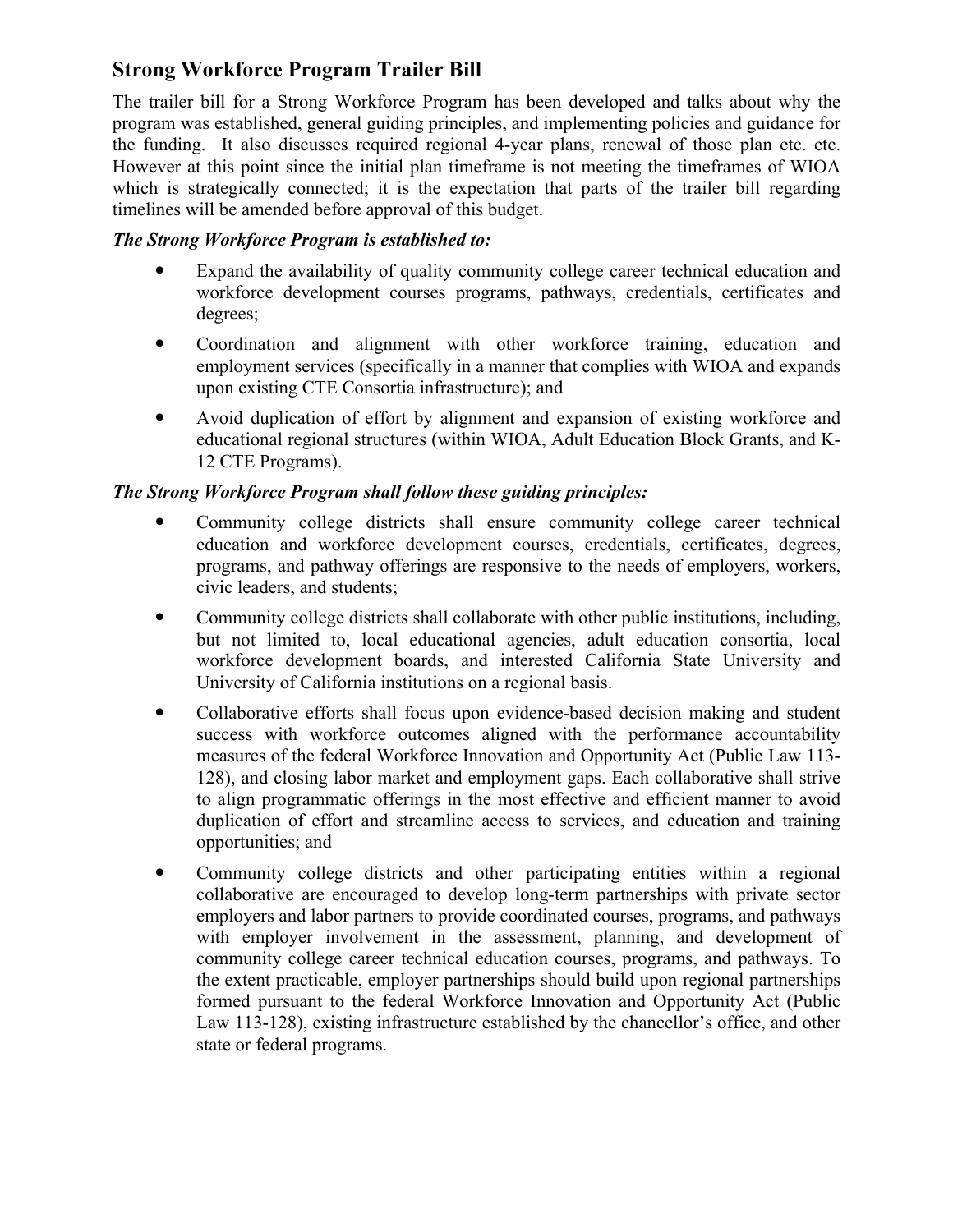### *Implementing Policies and Guidance:*

By June 30, 2017 the Chancellor's Office will develop policies and guidance which is brought to the Board of Governors of the California Community Colleges to change any policies, regulations, and guidance necessary to accomplish all of the following:

- Facilitating regional development, implementation and best practices;
- Developing CTE workforce outcomes and transfer;
- Providing accessible performance and labor market data;
- Coordinating and Collaborating Workforce efforts which in include CCDs as partners;
- Enabling students to efficiently transfer CTE credits between all postsecondary education segments;
- Improving sector-based engagement with employers regionally to provide workbased learning opportunities;
- Enabling CCDs to optimize their resources for a strong workforce;
- Focusing on improving student success with workforce outcomes for all students enrolled in community college career technical education courses, programs, and pathways;
- Streamlining the process of course and curriculum approval, both at the state and local levels, including the potential elimination of a state approval process for career technical education courses, programs, and certificates; and
- Eliminating barriers to hiring qualified instructors for career technical education courses, including reevaluating the required minimum qualifications for career technical education instructors.

## **RFAs**

## **http://extranet.cccco.edu/Divisions/WorkforceandEconDev/WEDDRFAs.aspx**

## *IDRCs (SB1402)*

RFA 15-198 Acute Labor-Market Needs - Industry-Recognized Credentials and 21st Century Skills

Released January 22nd with maximum available funding up to \$1.8 million. Funding shall not be limited per project, but shall be based on the merit and reasonable cost for the anticipated outcomes and performance of the project and, if a multi-college proposal, the number of involved colleges in a network and estimated total number of industryrecognized credentials to be generated, which must be enumerated by the applicant in great detail by sector, region or multi-region (if a multi-college network) and college.

The Chancellor's Office reserves the right to adjust awards based upon the availability of funds. The Chancellor's Office reserves the right to fund applications at a lesser amount if it is determined that the application can be implemented with less funding or if state funding is not sufficient to fully fund

The letter of interest due date February  $5<sup>th</sup>$ , Applications must be received electronically to the Chancellor's Office by Friday, March 4, 2016 at 5:00 pm to IDRC@cccco.edu with the subject line reading: 2015-2016 IDRC/Name of the College/District. The term of the agreement is 18 months from July 1<sup>,</sup> 2016 to February 28, 2018.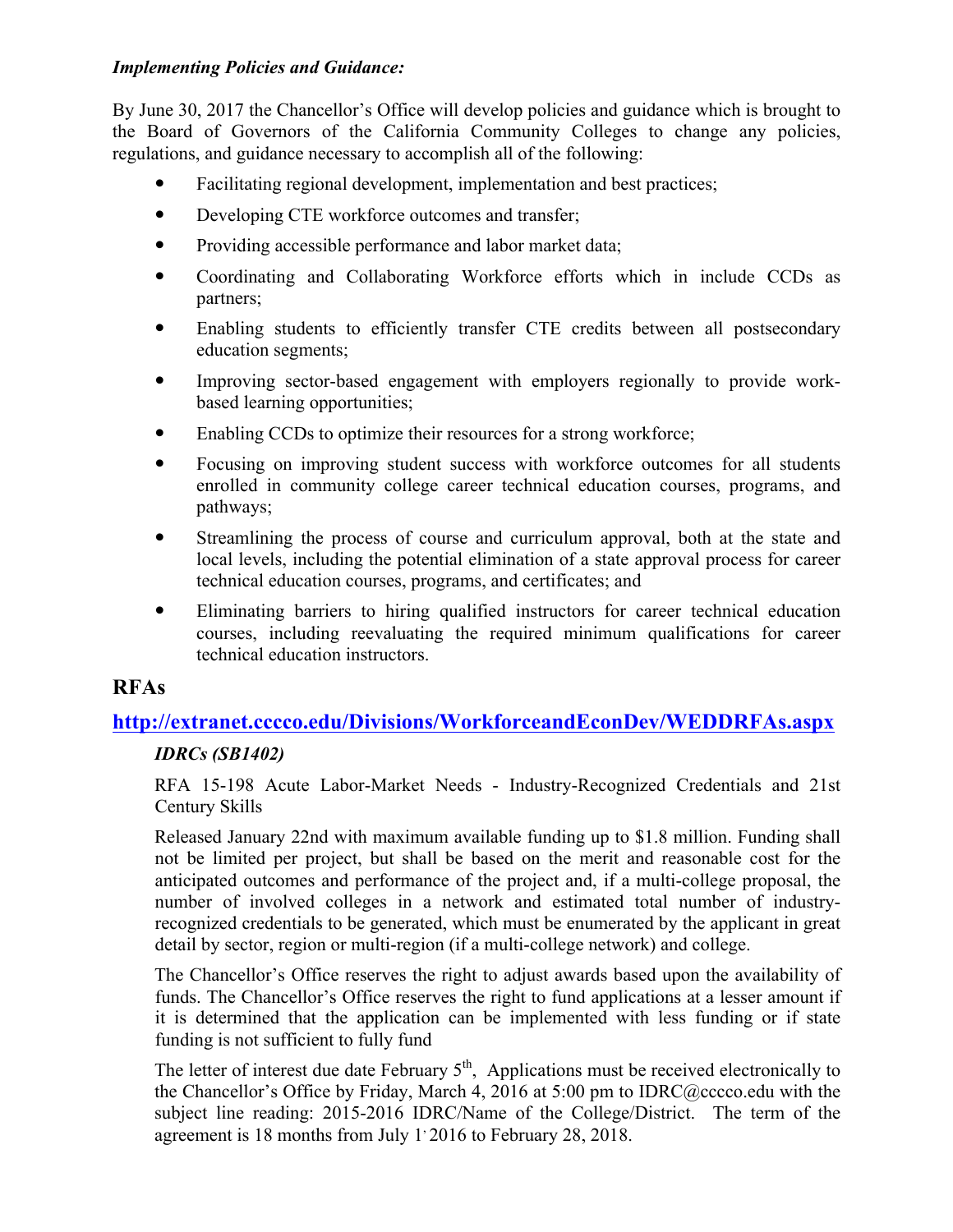## *Nursing (Nursing Program Funding)*

16-199 Enrollment Growth for Associate Degree Nursing Program

16-200 Assessment, Remediation and Retention for Associate Degree Nursing Program

Released on February  $4<sup>th</sup>$  with a letter of intent due by February 16th. The Application deadline is April 8, 2016 for a term running July 1, 2016 to June 30, 2017. Fiscal Year 2016-17 Nursing's Support Budget has \$13.3 million available for enrollment growth and assessment, remediation, and retention activities. Allocations will be based on a calculation of \$5,700 annually for each additional enrollment 'slot' created above Fiscal Year 2016-17 capacity, or each additional slot maintained above baseline capacity. *(Baseline capacity is defined as the number of slots ordinarily funded with FTES apportionment, excluding additional slots funded by grants or other resources.)* In addition, approximately \$32,687 to \$50,000 will be available for the implementation of the assessment, remediation, and retention programs.

These grant funds are not competitive. Districts may apply for one or both grants. For districts with attrition rates of 15 percent or more, new funding shall focus on attrition reduction. For districts with funding rates below 15 percent, new funding shall focus on enrollment expansion. However, if your district would like to apply for both grants due to expansion and attrition reduction (attrition greater than 15 percent), you may apply for both. In order to receive these funds, colleges with Associate Degree Nursing Programs are required to submit a letter of intent, a funding request form and a completed Application.

#### **SB***1070, SB1402, Perkin IV Title I-B*

15-197 RFA CTE Data Unlocked

Released February  $4<sup>th</sup>$  for up to \$15,000,000, applications must be received electronically at the Chancellor's Office by 5:00 p.m. on Friday, March 18, 2016. The objective of this RFA is to obtain a fiscal agent to process and fund the subcontracts and subgrants necessary to support the activities of the CTE Data Unlocked initiative, as described in the RFA Specifications. The grant will be fund from June 1, 2016, through May 31, 2018.

The objectives of these funds are:

- 1. Under the CTE Data Unlocked Initiative:
	- a. Coordinate with the CTE Data Unlocked partners to certify which California Community Colleges have successfully completed the training required to be awarded up to \$50,000 subgrant to support data work. Execute and fund subgrants to each of the 113 colleges that meet the training certification requirements.
	- b. Subcontract with Santa Rosa Junior College to provide each California Community College with a one-year subscription to the CTE Employment Outcomes Survey (CTEOS).
- 2. As the need arises to supply funding to new and existing projects (including, but not limited to, the CTE Data Unlocked initiative), execute subcontracts and/or subgrants in coordination with and approval from the Chancellor's Office. To the extent possible, partner, subcontract, and/or subgrant with existing statewide initiatives and grantees that have proven results of supporting Chancellor's Office data-work.